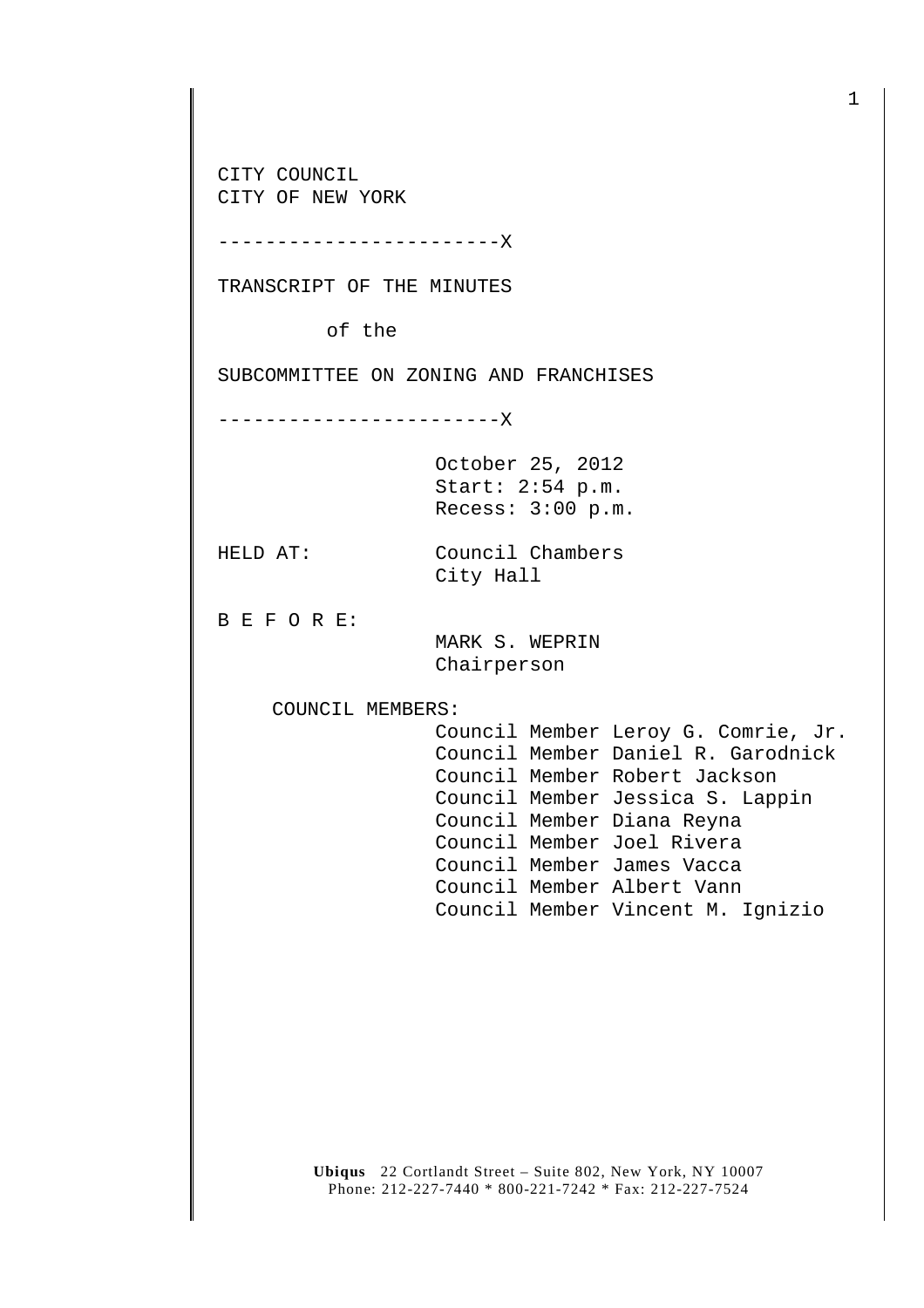A P P E A R A N C E S (CONTINUED)

None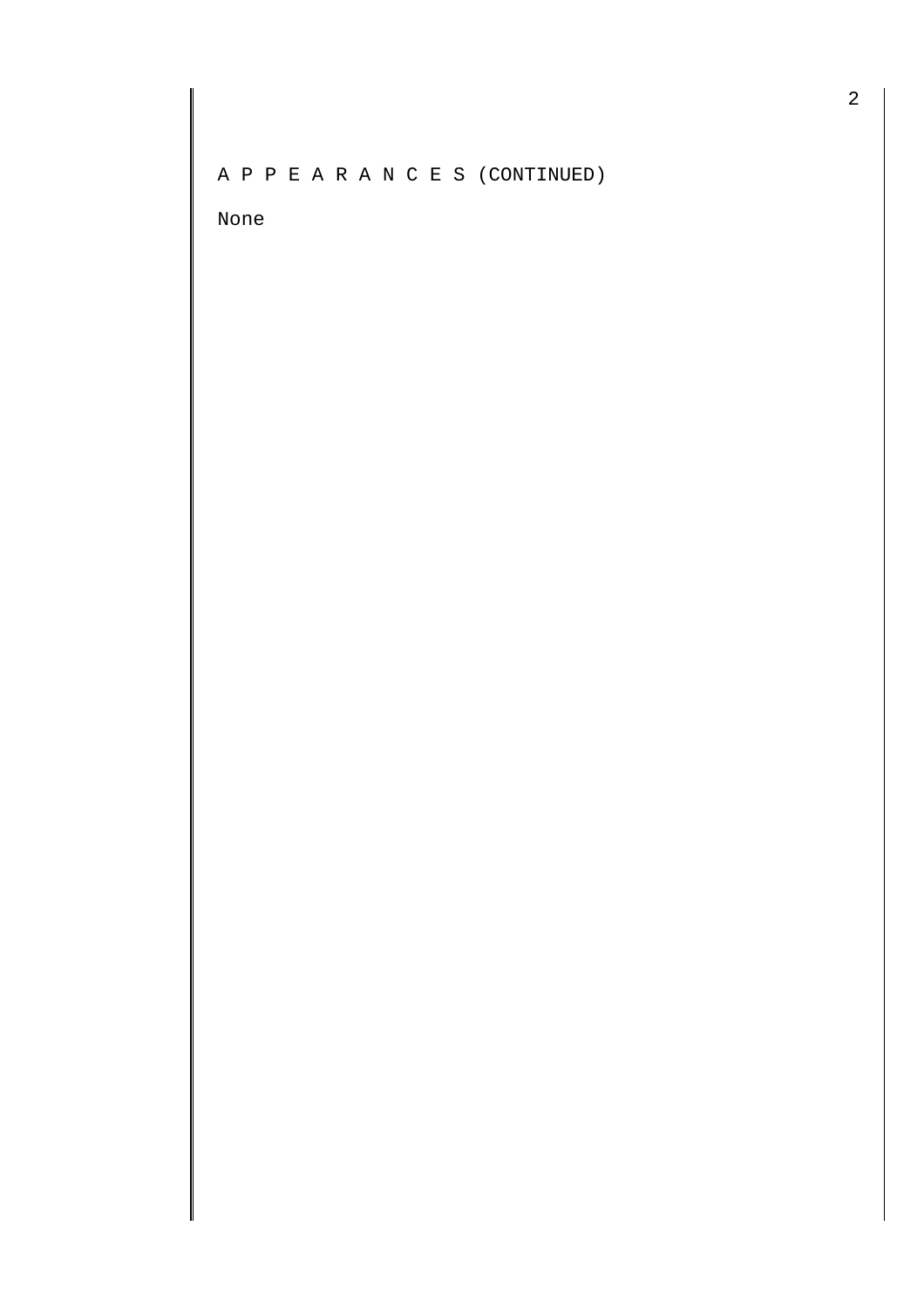| $\mathbf 1$    | $\mathfrak{Z}$<br>SUBCOMMITTEE ON ZONING AND FRANCHISES |
|----------------|---------------------------------------------------------|
| $\overline{2}$ | [pause, technical, pause,                               |
| 3              | background noise]                                       |
| 4              | CHAIRPERSON WEPRIN: Testing. Is                         |
| 5              | this on? You hear me all right? There you go.           |
| 6              | We ready? [background comments] Okay. Good.             |
| 7              | Good morning, I mean, afternoon, everybody. How         |
| 8              | are we doing? My name is Mark Weprin, I am Chair        |
| 9              | of the Zoning and Franchises Subcommittee. And          |
| 10             | our meeting is starting a little late today.            |
| 11             | Apologize for that. And those of you who stuck          |
| 12             | around all day long, but we had some final details      |
| 13             | to work out. We are joined by the following             |
| 14             | members of the Subcommittee, I am not ignoring the      |
| 15             | other people who are here, but we have to get a         |
| 16             | quorum here, so Council Member Al Vann, Council         |
| 17             | Member Robert Jackson, Council Member Leroy             |
| 18             | Comrie, Council Member Vincent Ignizio, Council         |
| 19             | Member Diana Reyna, Council Member Joel Rivera,         |
| 20             | Council Member Jimmy Vacca, are here. Did I miss        |
| 21             | someone with the Subcommittee? Then there are           |
| 22             | members of the Land Use Committee who are here who      |
| 23             | will be here for the Land Use meeting following         |
| 24             | this meeting. Before us today, we had the hearing       |
| 25             | the other day, a four hour hearing where we heard       |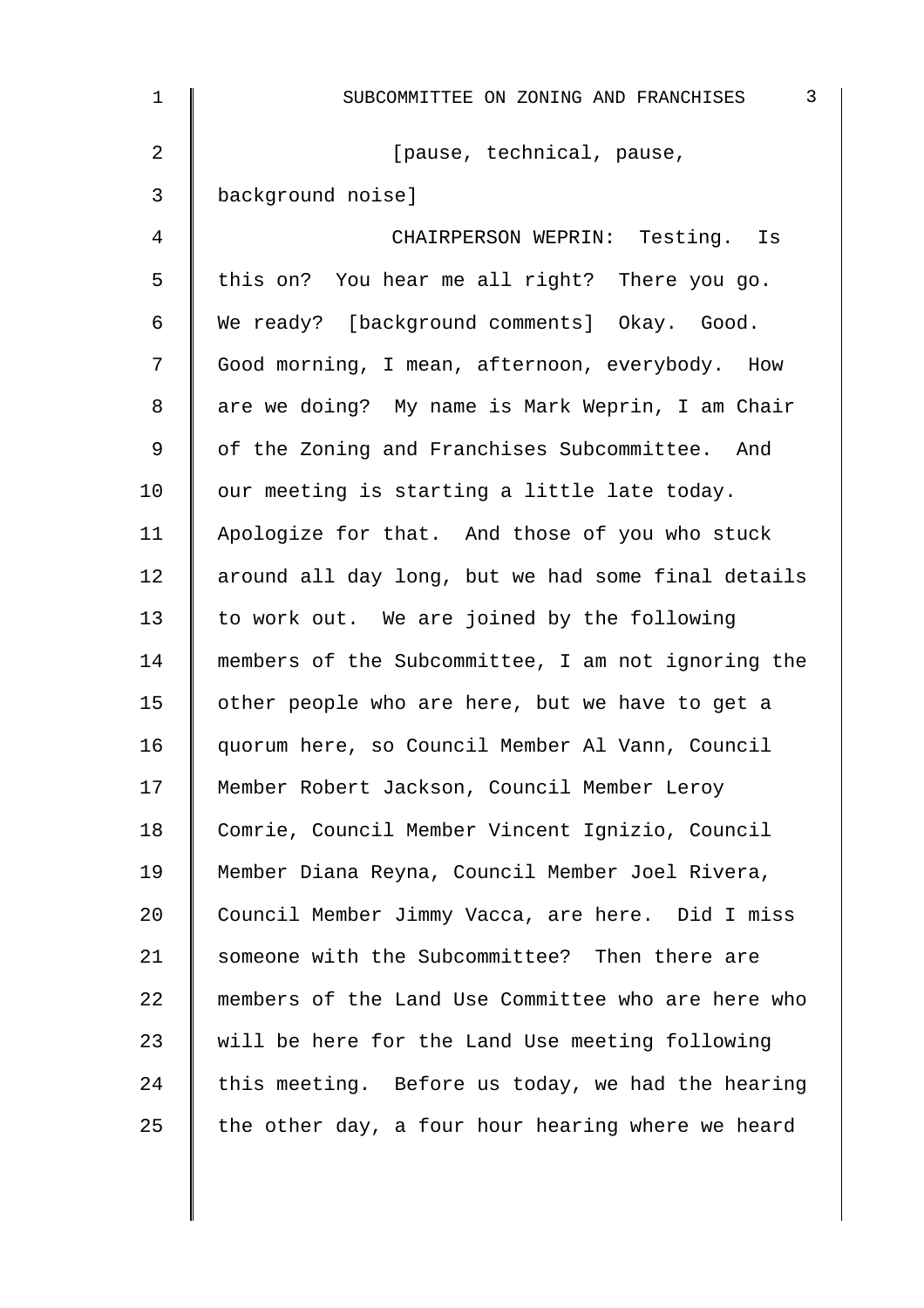2 from everyone from the community and from other 3 || groups that wanted to be heard, on Land Use Nos. 4 710 and 711. This is known as the Chelsea Market 5 | application. And following those meetings, we 6  $\parallel$  will be modifying the application to include a 7 | restrictive declaration that now includes 8 | protections for the preservation of the existing 9 | buildings. The modification we'll be voting on 10 | today concerns preservation requirements, we have 11 modified the restrictive declaration to require 12 | preservation of the existing façade of the 13 building, as it exists today, to define the 14 Tequired in-kind replacement materials for the 15 façade, and windows and other design controls to 16  $\parallel$  ensure that the buildings remain largely as we see  $17$  them today, which was a concern of many. 18 Additionally, new expansions will not have 19 advertising signage and the existing signage will 20 come down as the process proceeds. Those were the 21 | Land Use items. There is also a component that's 22  $\parallel$  been agreed to, to do, with the West Chelsea 23 Affordable Housing Fund moneys, to be deposited by 24 Jamestown, will be used by the Robert Fulton 25 Houses to create additional permanent affordable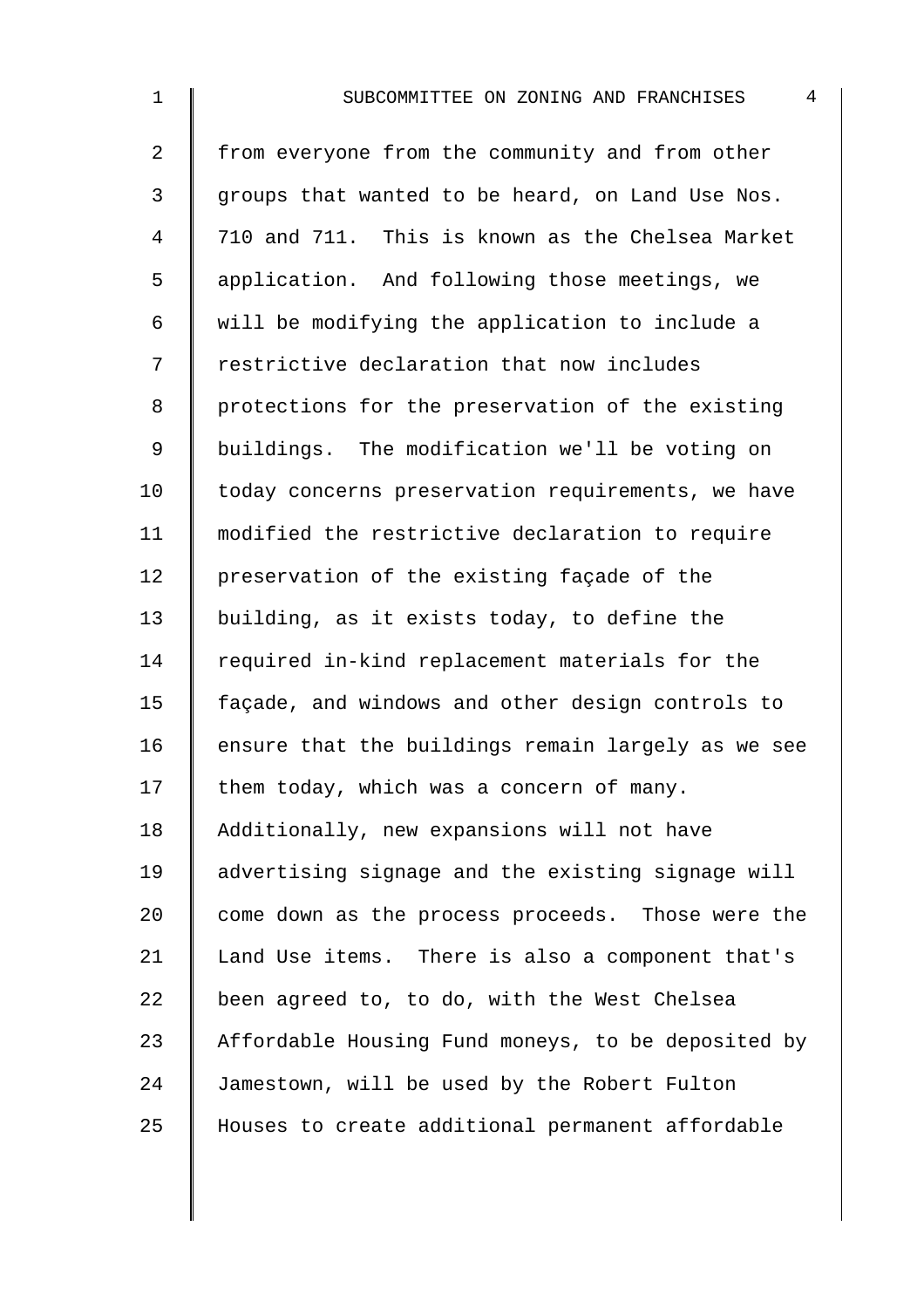2 | housing units, as well as adding a low income 3 component to the project of 40 percent of the 4 | units. As, you know, this has been a long  $5 \parallel$  process, the project has changed numerous times 6  $\parallel$  along the way, and in City Planning, the size of 7 | the buildings were reduced from 359,000 square 8 | feet to approximately 290,000 square feet. There 9 | was a hotel that was eliminated, as well as other 10 changes coming to us. So, the recommendation will 11  $\parallel$  be to move ahead with this proposal, with the 12 | modification, which will have to go back to City 13 Planning and then come back to us in order to be 14 voted on next week. So, with that in mind, I'm 15 going to call on Counsel to please call the roll  $16$  of the Members of the Subcommittee, to vote again 17 | on Land Use No. 710 and 711, the Chelsea Market 18 with modifications. 19 || COUNSEL: Chair Weprin. 20 || CHAIRPERSON WEPRIN: Aye. 21 | COUNSEL: Council Member Rivera. 22 **COUNCIL MEMBER RIVERA:** [off mic] I 23 vote aye. 24 COUNSEL: Council Member Reyna. 25 **COUNCIL MEMBER REYNA:** [off mic]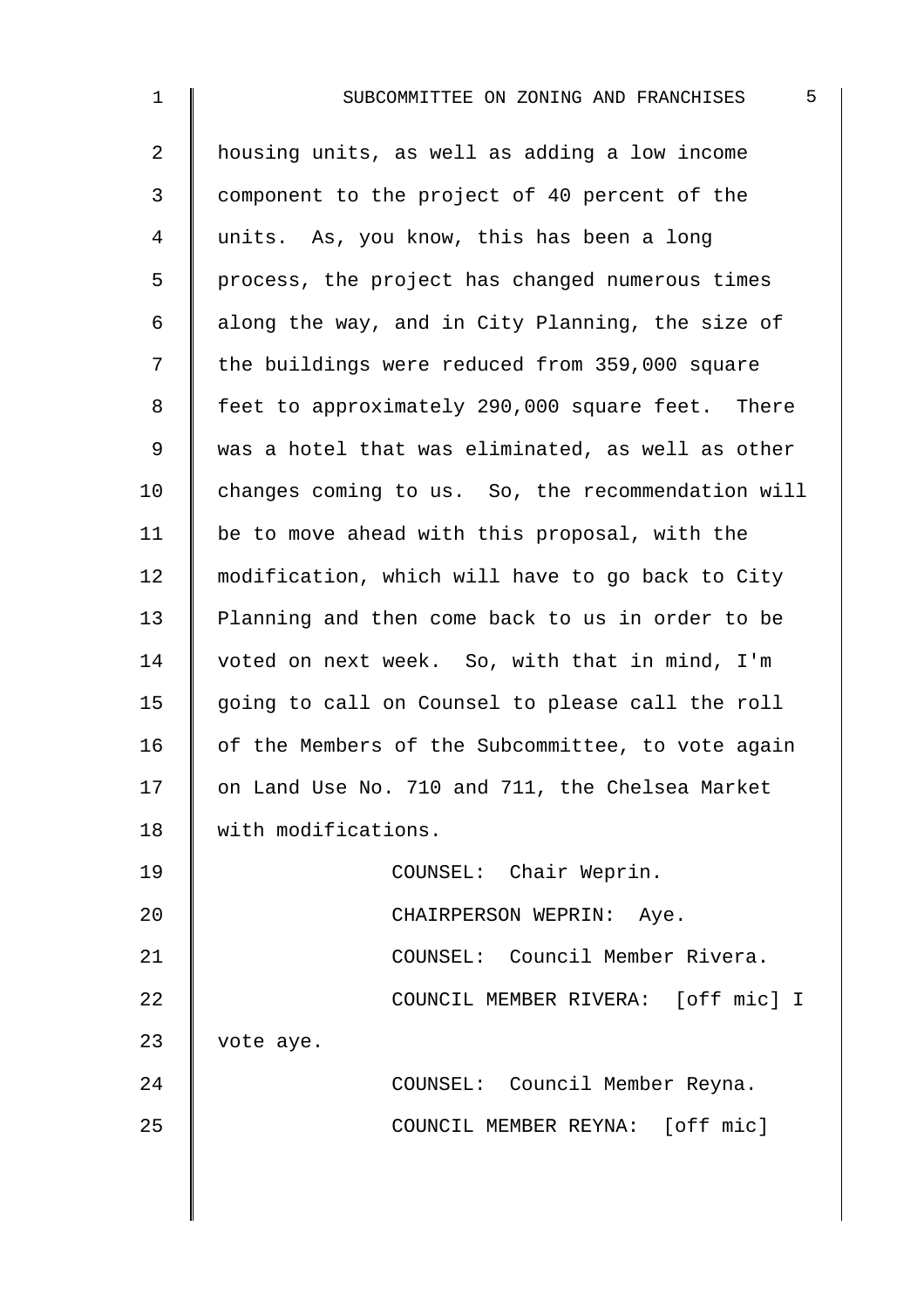1 | SUBCOMMITTEE ON ZONING AND FRANCHISES 6 2 | Aye. 3 COUNSEL: Council Member Comrie. 4 COUNCIL MEMBER COMRIE: Aye. 5 COUNSEL: Council Member Jackson. 6 | COUNCIL MEMBER JACKSON: Aye. 7 || COUNSEL: Council Member Vann. 8 || COUNCIL MEMBER VANN: Aye. 9 | COUNSEL: Council Member Vacca. 10 | COUNCIL MEMBER VACCA: [off mic] 11 | Aye. 12 | COUNSEL: Council Member Ignizio. 13 | COUNCIL MEMBER IGNIZIO: Aye. 14 | COUNSEL: [counting] By a vote of 15  $\parallel$  eight in the affirmative, zero in the negative, 16 Land Use Items 710 and 711, with modifications, 17 | are approved and referred to the full Land Use 18 Committee. 19 CHAIRPERSON WEPRIN: Thank you very 20 much. If someone could try to contact Council 21 Member Garodnick, I know he was in the building 22  $\parallel$  and before the Land Use meeting starts, we'd like 23  $\parallel$  to have him cast his vote. But with that in mind,  $24$  we will now be adjourning the meeting, and the 25 | Land Use meeting will follow shortly after. Thank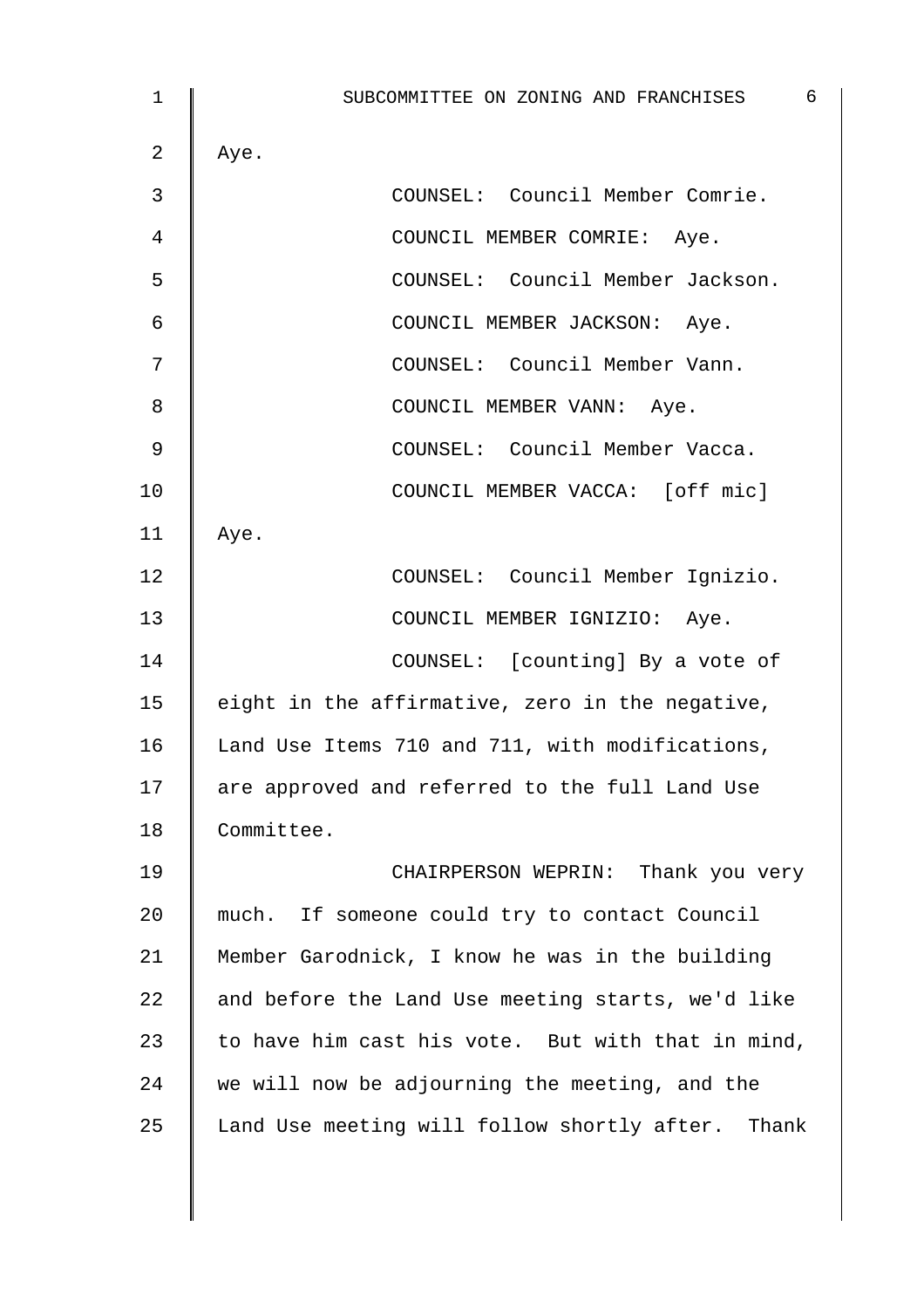| $1\,$          | $\overline{7}$<br>SUBCOMMITTEE ON ZONING AND FRANCHISES |
|----------------|---------------------------------------------------------|
| $\overline{a}$ | you, meeting is now adjourned.                          |
| $\mathsf{3}$   | [gavel]                                                 |
| 4              | COUNCIL MEMBER COMRIE: Please, no                       |
| 5              | members leave, we will do the Land Use meeting as       |
| $\sqrt{6}$     | soon as--                                               |
| 7              | [pause, background noise]                               |
|                |                                                         |
|                |                                                         |
|                |                                                         |
|                |                                                         |
|                |                                                         |
|                |                                                         |
|                |                                                         |
|                |                                                         |
|                |                                                         |
|                |                                                         |
|                |                                                         |
|                |                                                         |
|                |                                                         |
|                |                                                         |
|                |                                                         |
|                |                                                         |
|                |                                                         |
|                |                                                         |
|                |                                                         |
|                |                                                         |